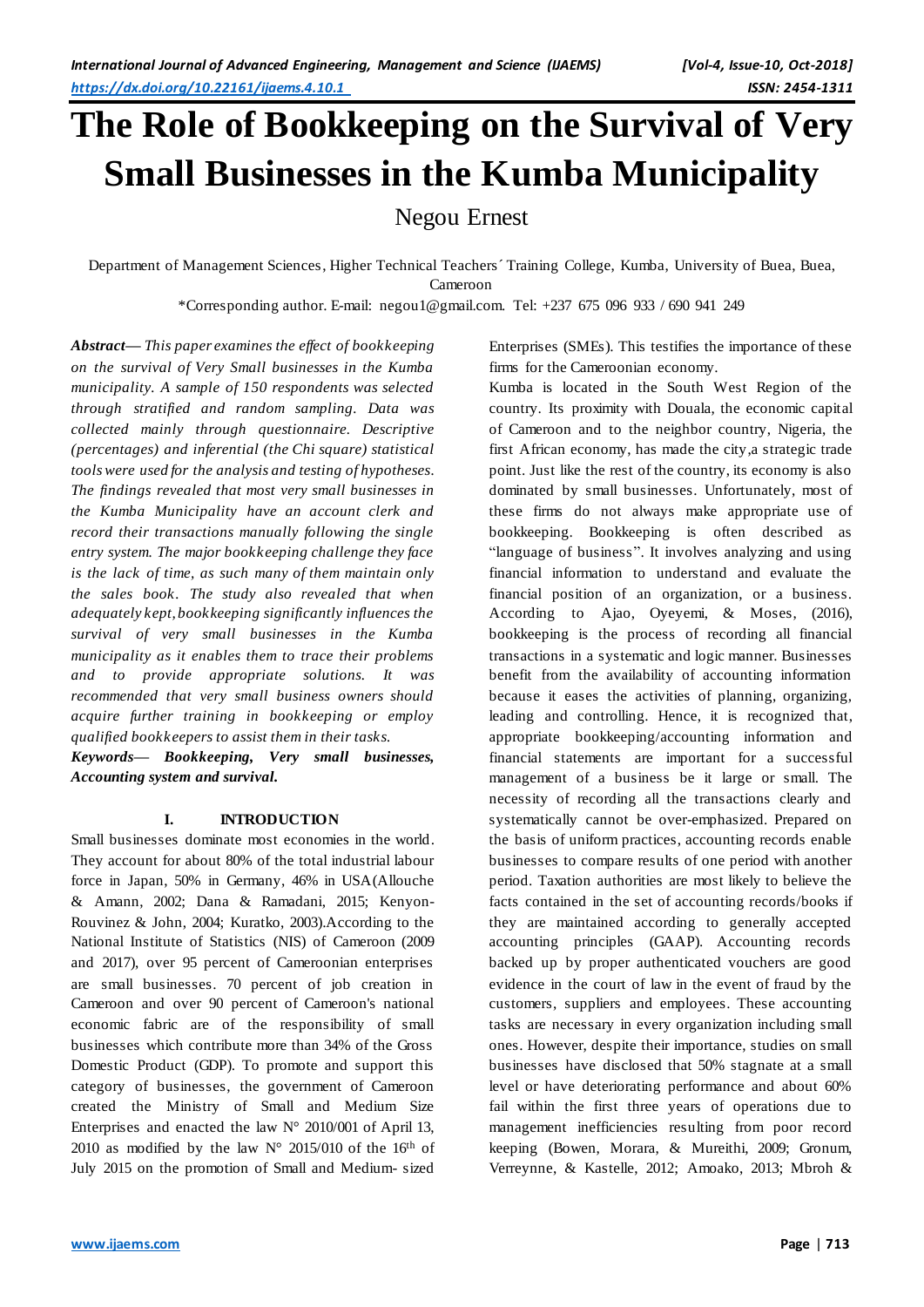Attom, 2011; Ntim, Evans, & Anthony, 2014). Many are running at loss without knowing because of poor or the absence of bookkeeping; also many cannot have access to credit due to the lack of good records (Williams & Schaefer, 2013).

This study seeks to investigate if small businesses in the Kumba municipality keep records and to measure the role of record keeping on the survival of these businesses. Therefore, its **main objective**is to examine the role of bookkeeping on the survival of very small businesses in the Kumba Municipality. This main objective can be further subdivided into the following specific objectives: to verify the extent to which small businesses in the Kumba municipality keep records, then identify the types of books (records) kept and the recording system used and how it is used; to examine the usefulness or ways through which adequate bookkeeping affects the survival of very small businesses in the Kumba Municipality.

From these objectives, the following hypotheses have been formulated:

**Null:** Inadequate bookkeeping does not have any significant effect on the growth and survival of very small businesses.

**Alternate:** Inadequate bookkeeping have a significant effect on the growth and survival of very small businesses.

Before testing these hypotheses, let us scrutinize what the literature has developed on the subject-matter.

# 1.1 Literature review

Research on the effect of bookkeeping on small businesses has been carried out in many countries´ regions as follows: in a descriptive study based on qualitative and quantitative data carried out on Record Keeping and Growth of Micro and Small Enterprises in the Thika Municipality in Kenya, Muchira(2012), showed that out of the sample of 84 businesses, the following books were being kept as ranked thus: the sales day (receipt) book ranked highest with 63% and the purchases day (order) book ranked second with 58%. The payroll records book ranked third with 46%, the expenditure (bills) book ranked fourth (44%) and the asset register book ranking last (fifth) with 42%. Twenty eight (28) out of the 38 retailers kept Sale day (receipt) books, 18 of them kept the Day Purchase (order) book, 17 of them kept the Payroll record while only nine (9) of them kept the Expenditures (bill) book. Only eight of the retailers kept the Asset register.

A similar study was carried out in Kabarnet Town, Baringo County, Kenya by Chelimo & Sopia(2014); this study finds out that bookkeeping was available among the SMEs in Kabarnet Town with majority of the traders employing single entry bookkeeping system. The type of records maintained by many SMEs traders are the sales records. The findings show that out of the 70 businesses that constituted the population, 75% of the SMEs operators in Kabarnet town maintained books of account as compared to 25% who indicated that they did not keep business records. Also, although most SMEs operators maintained business records, most of them reported that their records were not up to the standard and in line with any specified bookkeeping procedures. As regard the types of books kept by SME 60% of the respondents maintained sales records compared to 24% of the respondents who reported that they kept purchases records. Those who did not know whether they kept purchases or sales records were 16%. Hence, the study findings show that many SME operators in Kabarnet town maintain sales record books using the double entry system.

Mutua (2015) carried out another study on the Effect of Bookkeeping on the Growth of Small and Medium Enterprises in Chuka Town. This study used an explanatory study design and adopted a survey approach. The findings showed that only 52.7% of the respondent has kept financial records. Thus manybusinesses lack records that can be used by business owner. The researcher concluded that bookkeeping impacts on the growth of SMEs in terms of level of sales, size ofthe business and level of profitability and there is need for cooperation therefore from all the stakeholders in ensuring small businesses are operated in a more professional manner to attain the economic growth as awhole.

In a study on the types of accounting system used by failed enterprises, Peacock (2008)noted that a significant element in the failure of many of the businesses was inefficient or absence of accounting records. More than half of the failed businesses were found to have no records or only bank and taxation records.

Olatunji (2013)carried out another analysis on the Impact of Accounting Records Keeping on the Performance of the Small Scale Enterprises in Ogbomosho, Oyo State, Nigeria.This study used a combination of descriptive and cross sectional research designs. The population was comprised of 113 people and a descriptive design such as personal interviews and questionnaire were employed as the major techniques for primary data collection. Findings revealed that majority of the respondents did keep business accounting records. Records were kept on cash basis. Sales purchases, creditors and debtors, receipts, invoices, payment vouchers were used as record keeping documents, which help to reduce operating costs, improve efficiency and productivity it was concluded that record keeping is essential for decision-making and business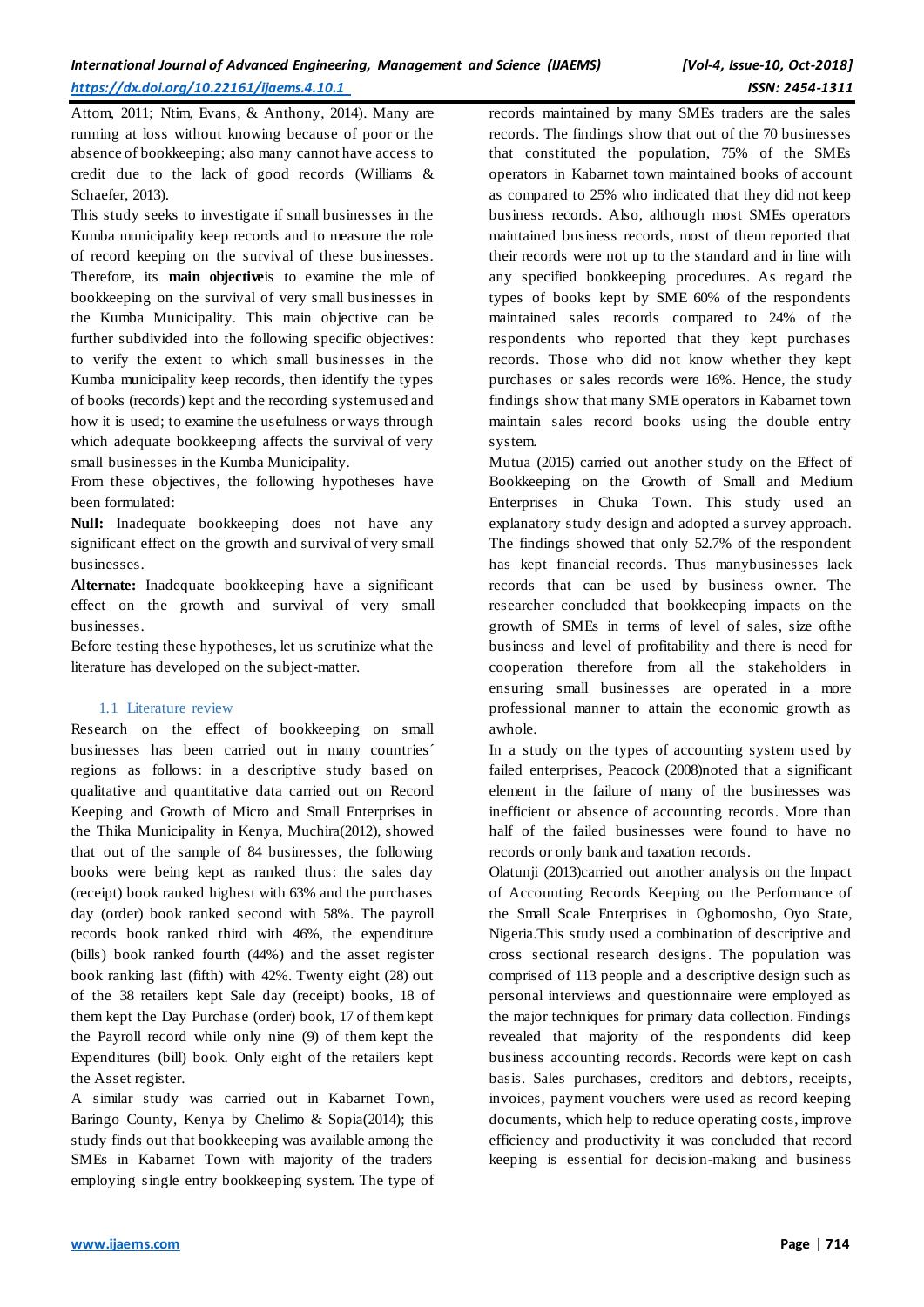adjustment since accounting records are very essential for decision making.

Accounting Record Keeping Practices in Small and Medium Sized Enterprise's (SME's) in Sri Lankaby Madurapperuma, Thilakerathne, & Manawadu (2016) was another study carried out. The researcher used the survey method. 150 questionnaires were distributed. Respondents were asked to choose accounting records they kept in SMEs from a given list. The result of this showed that the complete set of accounting records ranked highest with 42% and the cashbook ranked second with 29%. The primary entry books only ranked third with 5%. It is important to mention that 29% respondents kept none of the accounting records. 20% of the retail shops business kept complete set of accounting records and most of the SMEs in the service sector kept cashbook only. Holmes & Schaper (2018), in their survey study of accounting information requirements of 928 small enterprises operating in Sydney, Melbourne and Brisbane found out that 57 of the respondents used the journal/ledger (double entry) systems.

Furthermore, another study was carried out on accounting practices and control systems of small and medium size entities in the Techiman municipality by (Ntim, Evans, & Anthony(2014). The research employed a descriptive approach with a combination of the stratified sampling technique and the purposive sampling technique. It made use of 150 samples using interviews and questionnaires.The data gathered revealedthat SMEs do keep accounting books in recording theirbusiness transactions. It further revealed thatSMEs do not maintained all the required books of originalentry. The study also found out that; most SMEs maintained fixedasset register than all other books of original entry. Cashtallied the next book kept by most SMEs whereas petty cashbook was identified as the rare book maintained by SMEs.Again, the study identified that, there is a direct relationshipbetween the firm's size and the types of books kept. Micro firms (1 to 6 employees) usuallykept 1 to 3 books, whereas medium sized enterprise (31 to 50employees) kept 5 and 6 books. This goes to confirmedassertions made by previous research that the size of a firminfluences the types of books to be kept.

Concerning the contribution of bookkeeping to the survival of very small businesses, many studies have also been carried out; for instance on a study carried out on"The Roles of Record Keeping in the Survival and Growth of Small Scale Enterprises in Ijumu Local Government Area of Kogi State" byAdemola, James, & Olore (2012), the objective of the study was to look at the records to be kept by an organization, their features and the importance of book/record keeping to the growth of an organization. Data were collected using the primary

and secondary sources. The primary sources included the use of questionnaire and personal interview while existing literature formed the bulk of the secondary source. The data collected were presented using table while chi-square was used in analyzing the data. It was found out from the data analysis that majority of the 150 respondents did not keep business records and therefore did not even know whether their businesses were growing or not. It was therefore recommended that small-scale entrepreneurs should keep up to date and accurate records of their business.

Another study carried out on the effect of bookkeeping on the growth of small and medium enterprises in Chuka town (Mutua, 2015), the descriptive study which used both quantitative and qualitative data, found that SMEs do not keep complete accounting records because of lack of accounting knowledge and the cost of hiring professional accountants. As a result, there is inefficient use of accounting information to support financial performance measurement by SMEs. This made it difficult for the entrepreneurs to calculate their business profit efficiently.

Another study was on The Relevance of Accounting Records in Small Scale Business: the Nigerian Experience (Ezejiofor & Olise, 2014). The population for the study consisted of twenty eight (28) selected small scale businesses in Anambra state, the researchers used judgmental sampling technique to select as a representative to other small scale businesses in the area. The following findings were drawn; Small-scale business kept proper accounting records of their activities hence the owners employed public accountants to prepare their accounts. Accounting records keeping contributes significantly to the performance of small-scale businesses. It revealed that if proper records were kept, they would facilitate efficient, proper timely decision-making and enhance performance in small business.

This intense literature is backed by several theories. This will constitute the next section of this paper.

# 1.2 Theoretical Framework

To support this research a good number of theories have been mobilized namely the decision theory, the measurement theory and the double entry theory.

#### 1.2.1 Decision Theory

The essence of this theory is that decision-making is not an intuitive process but a conscious evaluation of the possible alternatives that leads to best result or optimizes the desired goal. Decision theory on accounting was pioneered by Herber Simon in 1952. It is concerned with the identification of the best alternatives used to make decisions. Thus the use of mathematical approaches like ratios to analyze and explain the relationship between variables will guide small businesses in decisions making on daily activities. With decision theory, accounting can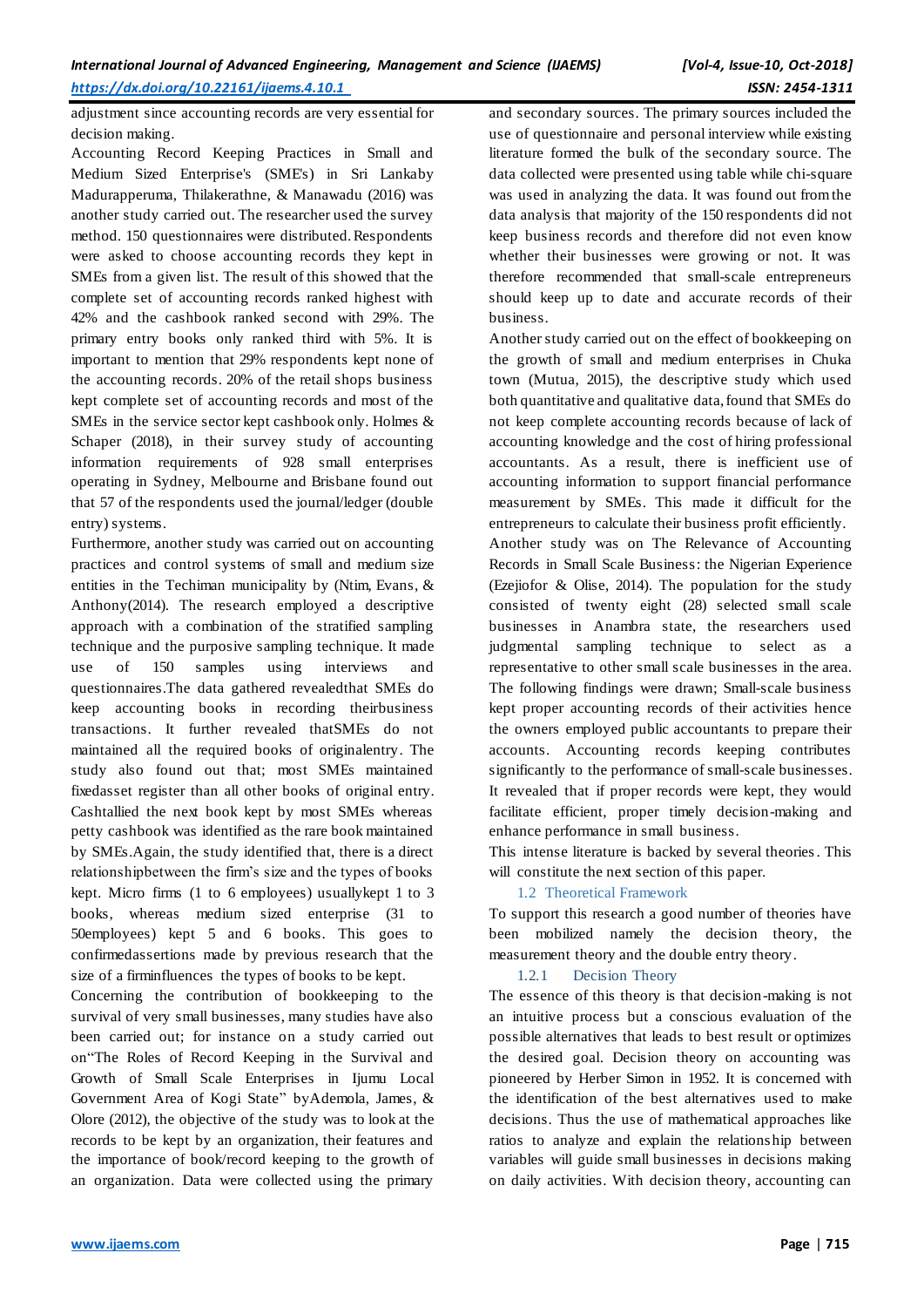be viewed as a discipline with practically no interaction with other operating functions of the business. With this in mind, this fact might not be quite realistic because, accounting functions are intertwined with managerial analysis because, as an information system, it provides significant meaningful information about the firm both for internal management use and external financial reporting. So, it cannot be totally independent.

# 1.2.2 Measurement Theory

Measurement means assigning of numerals to objects or events according to some rules. The process of preparing financial statements is considered a process of measurement. In bookkeeping, the first step is to select the object and their attributes (Holmes & Nicholls, 1988). Accordingly, accounting has been defined as a measurement discipline that pertains to the quantitative description and projection of income circulation and of wealth aggregates in explicit monetary terms. Although, the term measurement has been typically defined as the assignment of numerals to objects or events according to rules, in relation to accounting, measurement implies financial attributes of economic events that are called accounting valuations which simply means assigning numbers to the assets and liabilities and ranking them on the priority like from less liquid assets to highly liquid assets. Worth noting is the point that not all events, items or transactions can be measured but are materially useful for the survival of a business, thus, it is seen as a weakness to this theory.

# 1.2.3 Theory of Double Entry Bookkeeping

According to Lee, Bishop, & Parker (2014), there was a need to improve on the bookkeeping system, which was being practiced at the time- single entry, bookkeeping. This led to the development of the double entry bookkeeping system by Luca Pacioli, who was an Italian Monk. The concept of the Double Entry Bookkeeping system is based on the principle that every economic transaction has two effects which are exactly opposite to each other. Any transaction can have only two effects: debit and credit, and they are always equal. As a result, at the end of the accounting period, the accounts should tally, meaning thereby that both total debits and total credits should tally with each other. Double entry bookkeeping is designed in such a way that while entering the credit entry of a particular transaction, the details of the corresponding debit is also given.

To measure the influence of bookkeeping on the survival of very small businesses, it is important to pay attention on the respect of the double entry theory which assures that all transactions have been duly recorded.

# **II. METHODS**

This research is qualitative and quantitative. The qualitative data was organized in themes and arranged according to the objectives of the study. They were then analyzed using descriptive statistics.

Data were collected through the administration of selfstructured questionnaire. The study was carried out in Kumba, a city in the Southwest region of Cameroon. Because many small businesses operate in the informal sector, their exact number is not known. We use a purposive sampling technique to select 150 respondents ranging from wholesale shops, services, retail shops and small scale producers as you can notice on the following table:

| Type of business             | Number of people |
|------------------------------|------------------|
| Whole sale                   | 25               |
| <b>Retail shops</b>          | 75               |
| <b>Small scale producers</b> | 15               |
| <b>Service rendering</b>     | 35               |
| Total                        |                  |

Source: By the Researcher.

Out of the 150 selected, 100 effectively took part in the operation. Questionnaires were administered using pidgin, a local language well-spoken in Cameroon. The descriptive statistics (tables and percentages) and regression analytical tools were used in analyzing the data collected for the study.

After the collection of data, they were edited and coded to ease the analysis. The editing was carried out to ensure that the data obtained from respondents was accurate, reliable and consistent. After the coding, the analysis was done through descriptive and inferential statistics. This was chosen or considered most appropriate because other researchers who carried out similar studies proceeded the same way to attain their objectives and to come up with the best results. Results were presented in tables. The interpretation was done in light of the research objectives and the literature review. The descriptive statistics used were tables and percentages. The inferential statistical tool (Chi-square) was used to test the hypothesis formulated. More so, data analysis was done with guidance of a statistician using the Microsoft excel computer application software.

The formula for chi-seminary used was:

**X2** =  $\Sigma$  **(Oi** –  $\left( 3.2 \right)$  ).........Where i=1, Oi = observed frequency, 3,2

Ei= expected frequency.

**Ei** 

The degree of freedom=  $(r-1)$  (k-1). Where  $r = no$  of rows, K =no of columns, Expected frequency (Ei) =ΣOi/N and it is a constant value where  $N =$ Number of list for required items.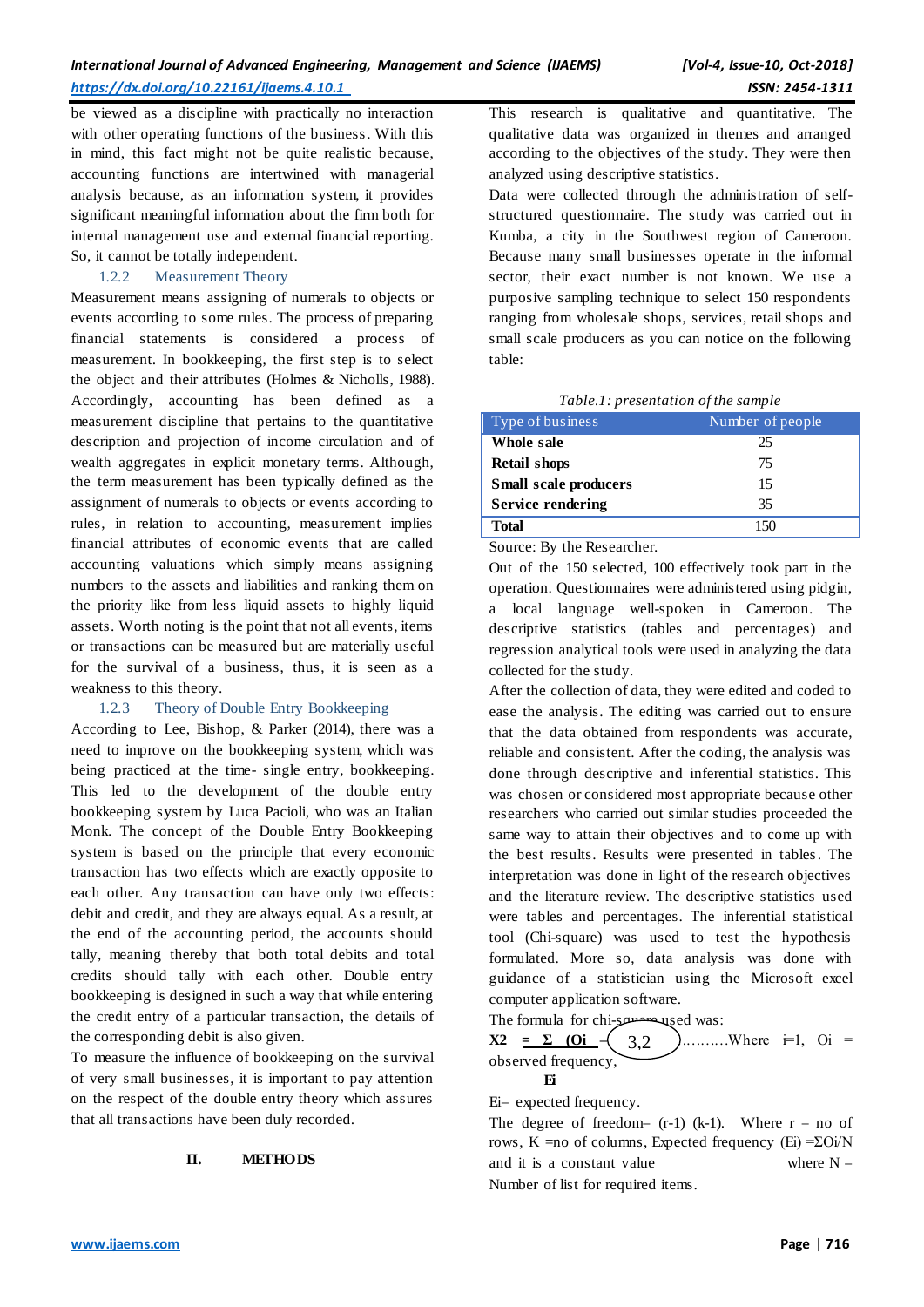# **III. RESULTS**

# 3.1 Presentation of Results

Worth noting is that out of the 150 questionnaires that were distributed, 100 were returned.

3.1.1 Analysis of the Characteristics of Respondents

The data analyzed here were extracted from the first section (section A) of the questionnaires administered. It corresponds to background information of respondents as follows:

|  |  | Table.2: age of respondents |  |
|--|--|-----------------------------|--|
|--|--|-----------------------------|--|

| <b>DESCRIPTION</b> | VARIABLE LABEL | <b>FREOUENCY</b> | PERCENTAGE (%) |
|--------------------|----------------|------------------|----------------|
|                    | $18 - 30$      | 64               | 64             |
| Age                | Above 35       | эb               | 36             |
| TOTAL              |                | 100              | 100            |

#### **Source:** Primary data

From table 2, we can deduct that 64% of small businesses in Kumba are owned by people whose age ranges from 18 to 30 years against 36% for people above 30.

|  |  |  | Table 3: gender of respondents |
|--|--|--|--------------------------------|
|--|--|--|--------------------------------|

| <b>DESCRIPTION</b>    | VARIABLE LABEL | <b>FREQUENCY</b> | PERCENTAGE (%) |
|-----------------------|----------------|------------------|----------------|
| Gender of Respondents | Male           |                  |                |
|                       | Female         |                  |                |
| <b>TOTAL</b>          |                | 100              | 100            |

#### **Source:** Primary data

45% of small businesses are owned by men against 55% by women. We can deduct that women dominate small businesses in the Kumba municipality.

| Tubic 1: 17 pes of shall bashlesses operated |                       |                  |                |  |
|----------------------------------------------|-----------------------|------------------|----------------|--|
| <b>DESCRIPTION</b>                           | <b>VARIABLE LABEL</b> | <b>FREQUENCY</b> | PERCENTAGE (%) |  |
|                                              | Whole sale            |                  |                |  |
| <b>Types</b><br>of<br>small                  | Retail shops          | 48               | 48             |  |
| businesses operated                          | Producers             |                  |                |  |
|                                              | services              | 24               | 24             |  |
| <b>TOTAL</b>                                 |                       | 100              | 100            |  |

*Table 4: types of small businesses operated*

**Source:** Primary Data

From table 4, we can note that the majority of very small businesses in Kumba are retail shops represented by 48%, followed by services businesses, 24%, wholesale businesses, 18% and small producers, 10%.

# 3.1.2 Adequate Bookkeeping

The data analyzed here are from section B of the questionnaires distributed. The questions were aimed at examining the objectives of bookkeeping by very small businesses; identify the types of books (records) kept and the basic features of adequate records.

| Table.5: number of small businesses recording accounting transactions |  |  |
|-----------------------------------------------------------------------|--|--|
|-----------------------------------------------------------------------|--|--|

| <b>DESCRIPTION</b>                            | <b>VARIABLE LABEL</b> | <b>FREQUENCY</b> | PERCENTAGE (%) |
|-----------------------------------------------|-----------------------|------------------|----------------|
| Recording<br>ΩŤ                               | Yes                   |                  |                |
| Transactions in<br>Small<br><b>Businesses</b> | No                    |                  |                |
| <b>TOTAL</b>                                  |                       | 100              | 00             |

## **Source:** Primary Data

From table 5, we can deduct that 91% of small businesses record their accounting transactions against 9% which do not.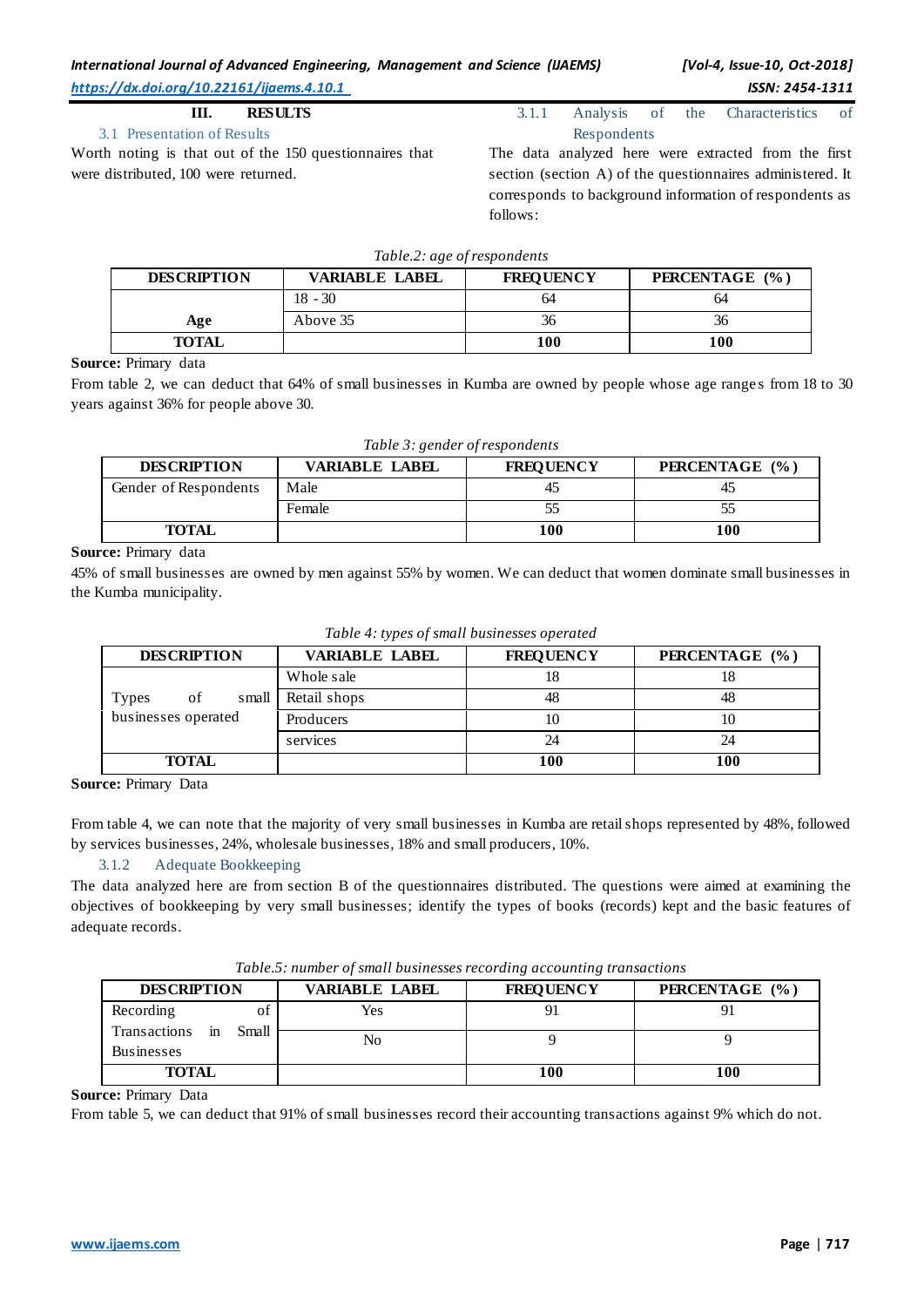| <b>DESCRIPTION</b> | <b>VARIABLE LABEL</b>            | <b>FREQUENCY</b> | PERCENTAGE % |
|--------------------|----------------------------------|------------------|--------------|
|                    | Sales book only                  | 38               | 38           |
|                    | Purchase book only               | 3                | 3            |
|                    | Expenditure /Cash book only      | 4                | 4            |
|                    | Asset register only              | 4                | 4            |
| Books Kept by very | Sales and cash books             | 10               | 10           |
| Small Businesses   | Sales and purchases books        | 8                | 8            |
|                    | Sales, cash and Purchase books   | 13               | 13           |
|                    | Sales, cash, purchases and asset | 6                | 6            |
|                    | register                         |                  |              |
|                    | Others                           | 5                | 5            |
|                    | None                             | 9                | 9            |
| <b>TOTAL</b>       |                                  | 100              | 100          |

*Table.6: types of books kept by small businesses*

**Source:** Primary Data,

The books generally required by law to be kept by small businesses include: expenditure / cash book, sales books, asset register and purchase books. Out of these books: only 6% of very small businesses keep these four books. 9% do not keep any of the books or any records while 5% keep other records not amongst this list usually on papers. A majority of them that is, 38% keep only the sales books, 3% keep only the purchase book, 4% keep only the

expenditure / cash book and 4% keep only the asset register. 8% keep sales and purchase books and10% keep sales and cash books. Furthermore, those who keep Sales, cash and Purchase books represent 13% against 6% for those who keep Sales, cash, purchases and asset register. This analysis indicates that, majority of very small businesses that keep the sales book (only 38%) are more interested in their sales.

| Table.7: importance of bookkeeping in decision making in small businesses |  |  |
|---------------------------------------------------------------------------|--|--|
|                                                                           |  |  |
|                                                                           |  |  |

| <b>DESCRIPTION</b>           | <b>VARIABLE LABEL</b>    | <b>FREQUENCY</b> | PERCENTAGE (%) |
|------------------------------|--------------------------|------------------|----------------|
| Record<br>keeping<br>1S      | Agree                    | 28               | 28             |
| decision<br>for<br>essential | <b>Strongly Agree</b>    |                  | 54             |
| business<br>making<br>and    | Disagree                 |                  |                |
| adjustments                  | <b>Strongly Disagree</b> | 16               | 16             |
| <b>TOTAL</b>                 |                          | 100              | <b>100</b>     |

**Source:** Primary Data

From table 7 above, it is clear that 54% of very small businesses owners in Kumba strongly agreed that they used their records in making decision and adjustments as regards their business transactions. Those who simply agreed to this point represented 28%. Hence, 82% of these businesses used their records in decision-making. However, opposed to this point were 16% very small business operators who strongly disagreed to the point in addition to the 2% who equally simply disagreed, given only 18%.

| <b>DESCRIPTION</b>         | VARIABLE LABEL           | <b>FREOUENCY</b> | PERCENTAGE (%) |
|----------------------------|--------------------------|------------------|----------------|
| Records reduce operating   | Agree                    |                  |                |
| costs, improves efficiency | <b>Strongly Agree</b>    | 38               | 38             |
| and productivity           | Disagree                 |                  |                |
|                            | <b>Strongly Disagree</b> | 20               | 20             |
| TOTAL                      |                          | 100              | 100            |

*Table.8: importance of record keeping on business performance*

**Source:** Primary Data

Out of the small business operators who recorded their business transactions, 38% of them strongly agreed and 35% only agreed giving a total of 73% who affirmed that keeping records helped them in reducing operating costs and boosting efficiency and productivity. This is contrary

to the view point of 20% of very small businesses that strongly disagreed and the 7% who simply disagreed given a total of 27% who did not see the benefits of record keeping in this light.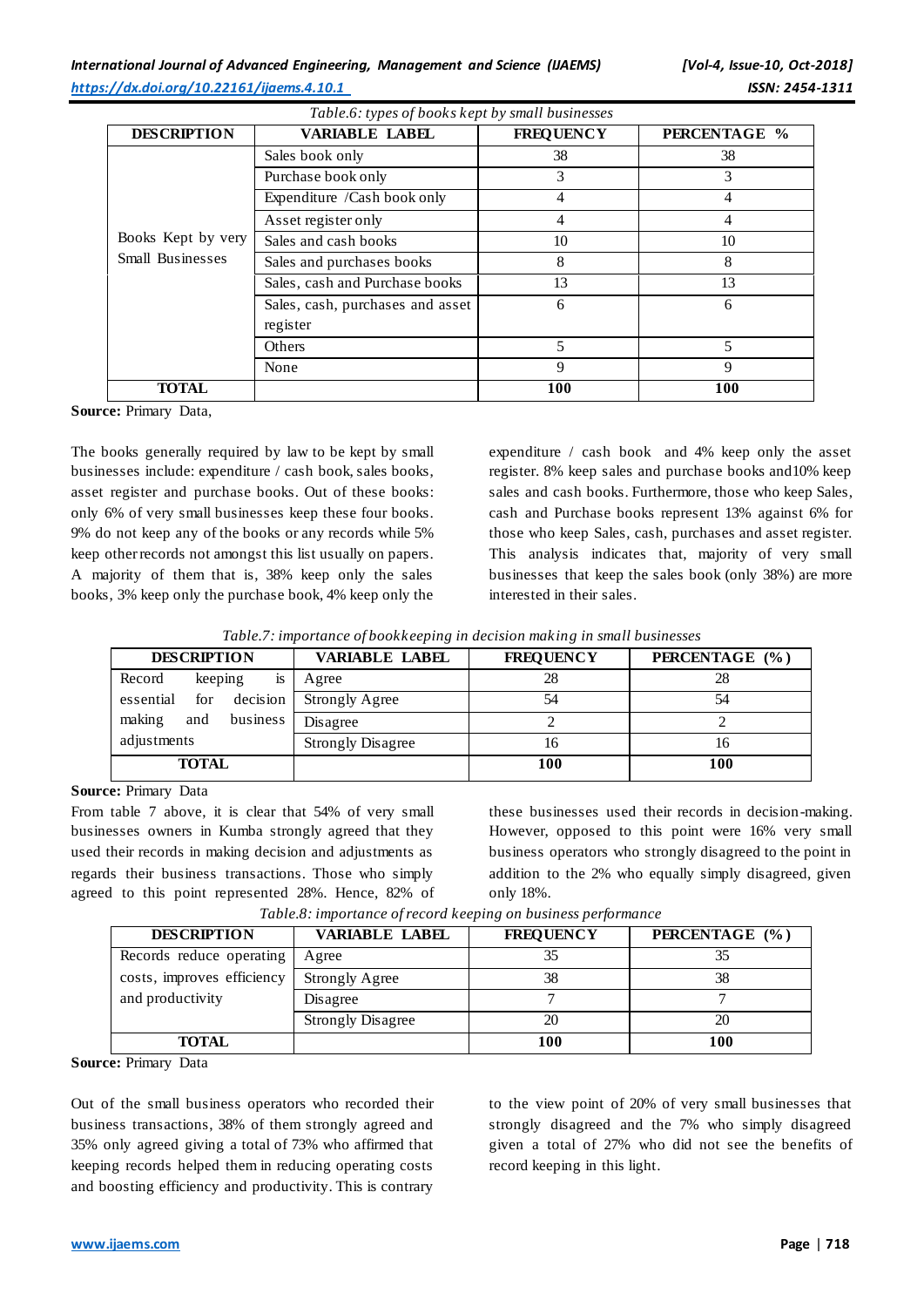| Table.9: bookkeeping and business success |                          |                  |                |  |  |  |
|-------------------------------------------|--------------------------|------------------|----------------|--|--|--|
| <b>DESCRIPTION</b>                        | <b>VARIABLE LABEL</b>    | <b>FREQUENCY</b> | PERCENTAGE (%) |  |  |  |
| Keeping records increase                  | Agree                    | 34               | 34             |  |  |  |
| the chances of business                   | <b>Strongly Agree</b>    | 49               | 49             |  |  |  |
| succeeding                                | Disagree                 |                  |                |  |  |  |
|                                           | <b>Strongly Disagree</b> | 14               | 14             |  |  |  |
| <b>TOTAL</b>                              |                          | 100              | 100            |  |  |  |

**Source:** Primary Data

Out of the small business operators who recorded their business transactions, 49% of them strongly agreed and 34% only agreed giving a total of 73% who affirmed that keeping records increased the chances of their businesses

achieving success. This was contrary to the view point of 14% of very small businesses that strongly disagreed and the 3% who simply disagreed given a total of 17% who did not see the benefits of record keeping in this light.

| <b>DESCRIPTION</b>         | <b>VARIABLE LABEL</b>    | <b>FREQUENCY</b> | PERCENTAGE (%) |
|----------------------------|--------------------------|------------------|----------------|
| Business is surviving as a | Agree                    | 45               |                |
| keeping<br>result<br>of    | <b>Strongly Agree</b>    | 40               | 40             |
| adequate records           | Disagree                 | 10               | 10             |
|                            | <b>Strongly Disagree</b> |                  |                |
| <b>TOTAL</b>               |                          | <b>100</b>       | 100            |

**Source:** Primary Data

Statistics from the above table showed that 40% of very small business operators strongly agreed that they were surviving and experiencing business growth as a result of keeping adequate business records. The majority of the other very small business operators who equally agreed representing 45% equally shared this opinion. Hence, 85% affirmed that they were surviving in growth because of keeping adequate business records. For the other businesses, only 5% strongly opposed this point while 10% simply disagreed. So in all, very small business

operators who totally did not share this view point represented only 15%.

Going by this results, one could say that adequate bookkeeping influences business survival. To confirm this important point, there was a need to further analyze this last question which had a direct link with the hypothesis of this study. In doing this, the chi square was used as shown below.

#### 3.1.3 Empirical analysis

The following table summarizes the relationship between record keeping and business survival.

| Variable Label           | <b>Observed</b> | <b>Expected</b> |
|--------------------------|-----------------|-----------------|
| Agree                    | 45              | 25              |
| <b>Strongly Agree</b>    | 40              | 25              |
| Disagree                 | 10              | 25              |
| <b>Strongly Disagree</b> |                 | 25              |
| <b>Total</b>             | 100             |                 |

*Table.11: record keeping and business survival*

**Source:** Primary data.

In testing the hypothesis of this study to draw conclusion based on the above data collected as presented on table 11 above, the chi-square described in chapter three was used. The chi – square  $(X^2)$ , goodness of fit test, is calculated thus:

 $X2 = \Sigma (0i - Ei)^2$  **Ei**

Where:  $\text{Oi} = \text{observed frequency} = 100$ ,

 $Ei$  = Expected frequency =  $\Sigma 100/4 = 25$ 

**Null:** Inadequate bookkeeping does not have any significant effect on the growth and survival of very small businesses.

**Alternate:** Inadequate bookkeeping have a significant effect on the growth and survival of very small businesses.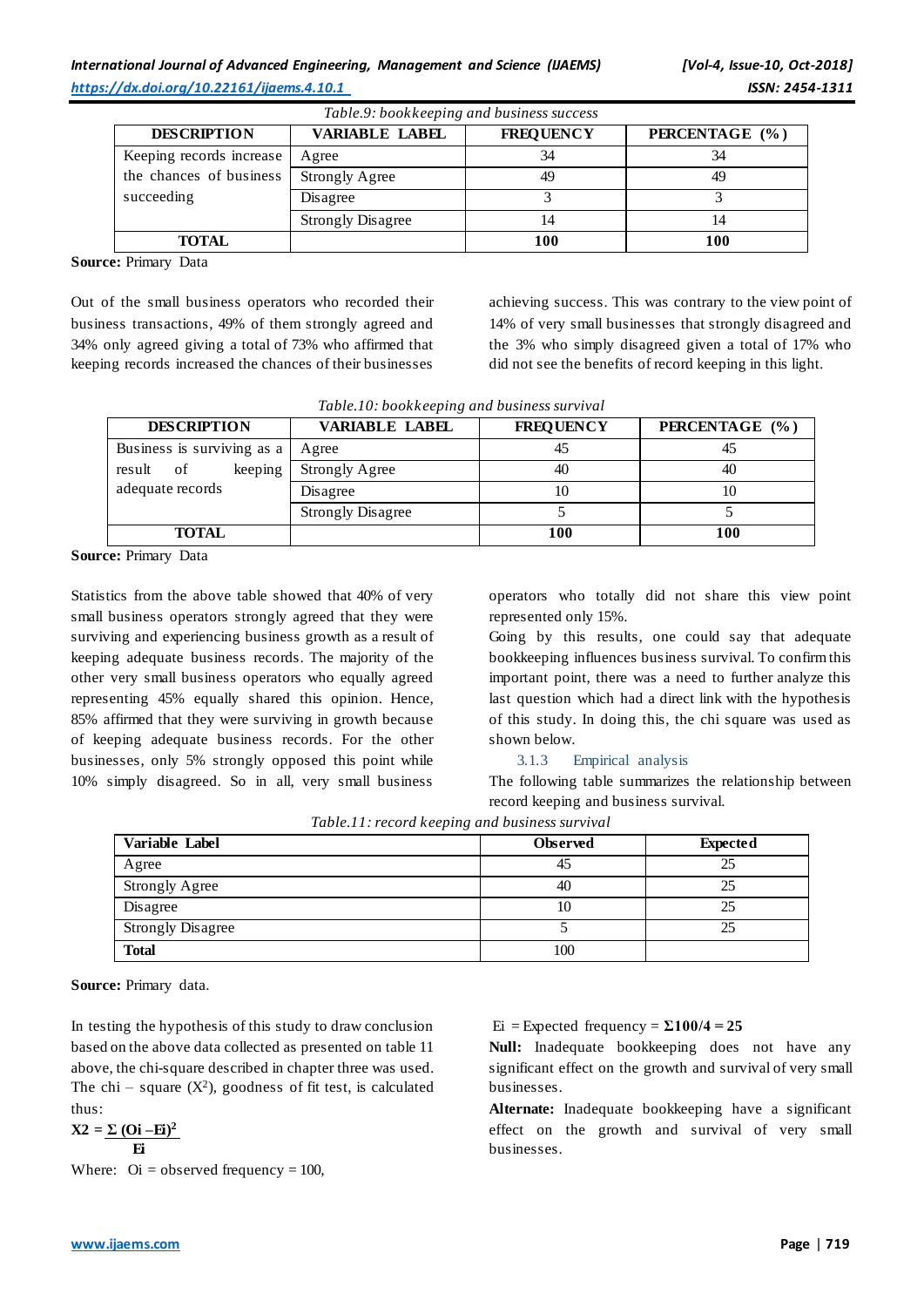The value of  $\chi$ **2 calculated is 50.** To increase the level of confidence of our results, we will use a 5% level of significance (so as to have 95% confidence). The critical value of the chi – square at  $3(4 - 1)$  degrees of freedom (d.f) i.e. (χ20.05,3) is **9.35**. χ2 calculated (50) is **more than**  $\chi$ 20.05, 3d.f, which is  $(9.35)$ . The decision rule states that reject Ho if table value is less than the calculated and vice versa. That is, the **decision rule** on the chi – square is that:

- When  $\chi$ 2 calculated > the critical value of  $\chi$ 2 at n-1 d.f  $\Rightarrow$  we reject H0.
- When  $\chi$ 2 calculated < the critical value of  $\chi$ 2 at n-1 d.f  $\Rightarrow$  we accept H0

In this study, the value of  $X^2$  computed is more than the critical value giving rise to the acceptance of the alternate hypothesis. In this case, it means that the null (Ho) hypothesis is rejected and the alternate hypothesis accepted**. In conclusion,** inadequate bookkeeping has a significant effect on the survival of very small businesses.

# **IV. DISCUSSION OF RESULTS**

This section presents a brief discussion of the results obtained from all the aboveanalyses. It also provides details of the findings as to whether it either agrees ordisagrees with theory or if it is in line with the results of other researchers.

4.1 Record Keeping and the Various Types of Records Kept

On a study carried out on Accounting practices and control systems of small and medium size entities: A case study of Techiman municipality,(Ntim, Evans, & Anthony(2014), the study found out that most SMEs maintained records and most of them maintained the fixedasset register than all other books of original entry. In the same line, on a study carried out on: The Roles of Record Keeping in the Survival and Growth of Small Scale Enterprises in Ijumu Local Government Area of Kogi State (Ademola, James, & Olore, 2012), it was found out from the data analysis that majority of the 150 respondents did not keep business records.

However, contrary to these were: A study on the Relevance of Accounting Records in Small Scale Business: The Nigerian Experience (Ezejiofor & Olise, 2014), Awka, Nigeria. The finding drawn was that Small scale businesses kept proper accounting records of their activities. Similarly, the study carried out on Record Keeping and Growth of Micro and Small Enterprises, A Case Study of Thika Municipality in Kenya, (Muchira, 2012), which showed that a majority of the businesses kept records. Also, out of the required books that were being kept by these businesses, the sales day (receipt) book ranked highest with 63%. The lowest type of book kept was the Asset register.This too, was in line with

another study that was carried out on the Effect of Bookkeeping on the Growth of Small and Medium Enterprises in Chuka Town (Mutua, 2015). The findings showed that only 52.7% of the respondents kept financial records.These findings ties with the study carried out on the Effects of Bookkeeping on the Growth of Small and Medium Business Enterprises in Kabarnet Town, Baringo County, Kenya (Chelimo & Sopia, 2014). The study established that 75% of the SMEs operators in Kabarnet town maintained books of account as compared to 25% who indicated that they did not keep business records. It equally established that the sales book was the highest book kept (60%). Also, most of the SMEs recorded their transactions manually.

In this study, a majority (91%) of very small businesses keep records. Most of them keep only the sales book represented by 38% and the least book kept is the ass et register represented by 4% and most recorded their transactions manually.

# 4.2 Bookkeeping and Business survival

According to the study carried out on the Relevance of Accounting Records in Small Scale Businesses by Ezejiofor & Olise (2014) in Awka, Nigeria, accounting records keeping contributes significantly to the performance of small-scale business. It revealed that if proper records are kept, they would facilitate efficient, proper timely decision-making and enhance the survival of very small business.

Furthermore, according to Ajao, Oyeyemi, &Moses(2016), in his findings related to bookkeeping and the growth of small businesses in Nigeria, the achievement of the firm's objectives is greatly influenced by the application of accounting records. He concluded that accounting records has contributed immensely to the unprecedented rate in the growth of small businesses. In the same light, another study on the Effects of Bookkeeping on the Growth of Small and Medium Business Enterprises in Kabarnet Town, Baringo County, Kenya,(Chelimo & Sopia, 2014), the study established that there is a direct relationship between bookkeeping, growth, survival and profitability of SMEs. If properly maintained, bookkeeping could lead to increased profitability and expansions of SMEs in Kabarnet Town. The above results of the different researchers on bookkeeping and the survival of businesses are in line with the results obtained in this study. From the data analyzed, it was found that bookkeeping helps very small businesses to survive. In other words, inadequate bookkeeping has a significant effect on the survival of very small businesses.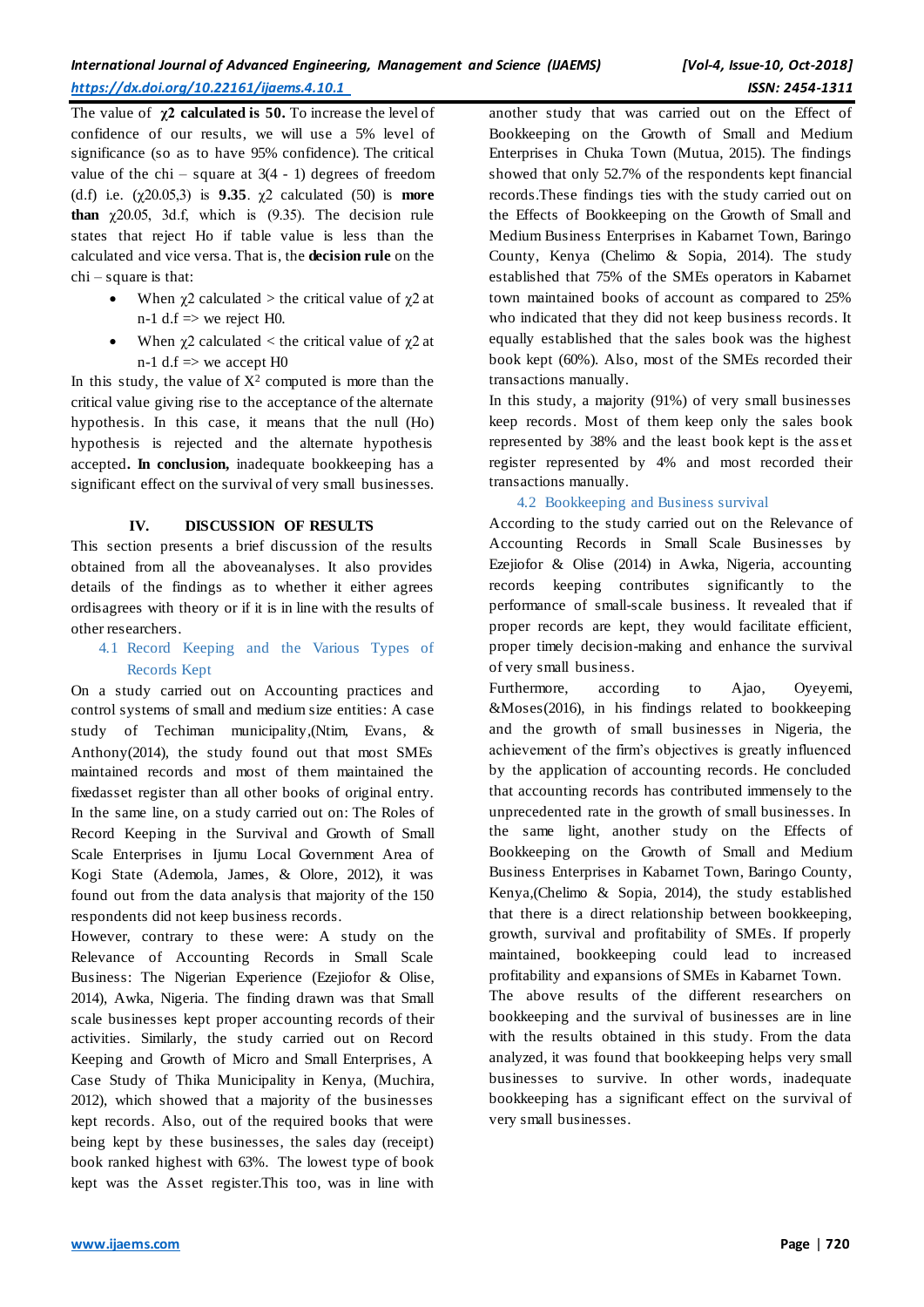## **V. CONCLUSION**

#### 5.1 Summary of Findings

**An in depth analysis of the data collected on the background information** revealed that most very small businesses are managed by those within the age group of 18 – 25 years with most of them female.

**Specific objective one** was aimed at verifying the extent to which small businesses in the Kumba municipality keep records, then identifying the types of books (records) kept and the recording system used and how it is used. In terms of transaction recording, most small businesses record the transactions of their businesses. Many have only the sales book and they record their transactions daily. Concerning the system of recording, most of them use the single entry bookkeeping system that they fill manually.

**Specific objective two** was to examine the effect of bookkeeping on the survival of very small businesses in the Kumba Municipality. The findings revealed that most of these small businesses find it very beneficial to keep records: bookkeeping facilitates decision making, it enables to take corrective actions and to improve the performance of the organization by better controlling costs. In sum, they recognize the role of bookkeeping on the survival of their businesses.

Findings concerning the hypothesis of this study, that is, whether or not inadequate bookkeeping has a significant effect on the survival of small businesses. Findings revealed that bookkeeping has a significant effect on the survival of small businesses. This point is confirmed by the result obtained from testing the hypothesis using the chi square test. The value computed was more than the critical chi square value giving rise to the acceptance of the alternate hypothesis. This was in line with the decision rule of chi -square which states that if the computed chisquare value is more than the critical value, reject the null and vice versa.

#### 5.2 Conclusion

Managers of small businesses must keep accurate, meaningful, and timely information if they are to make good decisions. This is particularly true concerning financial information about a firm's operations. In this light, the main purpose of the study was to find out the role of book keeping on the growth of very small businesses in the Kumba municipality. It was divided into three major sections with the first being the general introduction to this research,the second section reviewed literature in terms ofempirical literature and theories. The third was methodology, results and discussion.

In all, the study established that bookkeeping is available among these small businesses in the Kumba municipality with majority of the traders employing single entry bookkeeping system and recording done manually. The

type of records maintained by many very small business traders are the sales records and the least being the asset register. The study has also established that adequate bookkeeping contributes to the survival of very small businesses. If properly maintained, bookkeeping could lead to increased profitability and expansions of very small businesses in the Kumba Municipality. Experience suggests that inadequacy of the accounting system is a primary factor in small business failures. Therefore, Small business organization should keep the necessary records on daily, weekly or monthly basis (as the case may be) in order to survive.

#### 5.3 Recommendations.

Small businesses should record all their transactions in the various subsidiary books (Especially the cash, sales and purchase books). This is to ensure that complete and accurate business records are kept as they are essential for decision-making. This can be ensured by hiring knowledgeable and skilled workers.

Employment**.** It is also recommended that owners of very small businesses should employ accounts clerk, (if they can afford it) or sales clerks who have knowledge of book keeping.

More Accounting consultancy firms that provide bookkeeping advisory services should be opened up throughout the country. This is to facilitate better bookkeeping amongst very small businesses.

Constant checks and follow up should be done in the business transactions and records.By so doing, there is the better chance to determine areas of improvements and growth for the business.

Further educational training should be done by the operators of small businesses. This is to acquire more knowledge, which will help improve business skills and bookkeeping practices in small businesses. This is through introduction of seminars, workshops and training sessions where such knowledge can be acquired. Universities and colleges should also offer more courses related to bookkeeping apart from the general business courses.

#### 5.4 Suggestions for Further Research

Further research may lay emphasis on the following areas of study:

Factors affecting the success of bookkeeping in very small businesses.

Skill required by the operators of very small businesses. That is whether they qualify or not.

Constraints to the growth of very small business which include financing.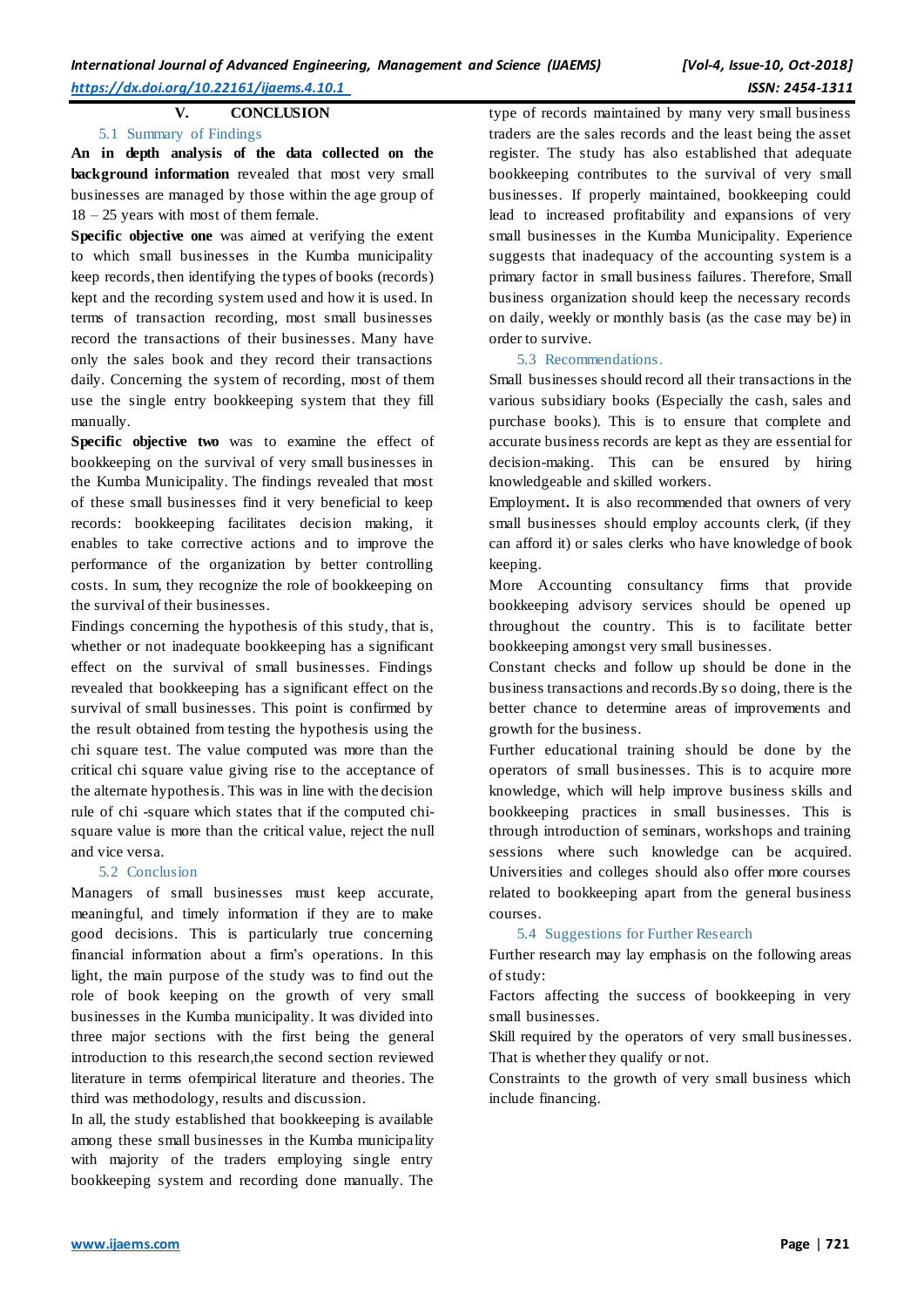## **VI. ACKNOWLEDGEMENTS**

This paper would not have come to its end without the contribution of many people. Failure to thank them will constitute a selfish act.

We thank the Editorial board of this journal for its efforts to create and manage it.

We thank the Administration of the University of Buea, especially the Vice-Chancellor for promoting research.

A special thank goes to the Director of HTTTC Kumba for his support.

We thank the Head of Department of Management Sciences HTTTC Kumba for his corrections.

#### **REFERENCES**

- [1] Abanis, Turyahebwa, A. Sunday, A. Burani, and B. Eliabu, (2013), Financial Management Practices In Small And Medium Enterprises in Selected Districts In Western Uganda., *Financial Management* 4.
- [2] Adejare, Adegbite Tajudeen, (2014), the analysis of the impact of accounting records keeping on the performance of the small scale enterprises, *International Journal of Academic Research in Business and Social Sciences* 4, 1.
- [3] Agbemava, Edinam, Godwin Ahiase, Edward Sedzro, Thomas Clarkson Adade, Albert K. Bediako, Israel Kofi Nyarko, and Matthew Brains Kudo, (2016), assessing the effects of sound financial statement preparation on the growth of small and medium-scale enterprises, *The International Journal of Business & Management* 4, 104.
- [4] Ajao, Owolabi Sunday, Ogundajo Grace Oyeyemi, and Olayinka Ifayemi Moses, (2016) Bookkeeping and sustainability of small scale businesses in Nigeria: An assessment of Agbara Local Government Area, Ogun State.
- [5] Amoako, Gilbert Kwabena, (2013), Accounting practices of SMEs: A case study of Kumasi Metropolis in Ghana, *International Journal of Business and Management*8, 73.
- [6] Anon., Bookkeeping\_and\_sustainability\_of\_small.pdf.
- [7] Benjamin, Nancy, Ahmadou Aly Mbaye, and Ibrahima Thione Diop, (2012), *the Informal Sector in Francophone Africa: Firm Size, Productivity, and Institutions*(World Bank Publications).
- [8] Bowen, Michael, Makarius Morara, and M. Mureithi, (2009), Management of business challenges among small and micro enterprises in Nairobi-Kenya, *KCA journal of business management* 2.
- [9] Bruhn, Miriam, Dean Karlan, and Antoinette Schoar, (2010), what capital is missing in

developing countries? *American Economic Review* 100, 629–33.

- [10] Chelimo, Joseph Kurwo, and Isaac Ole Sopia, (2014), Effects of Bookkeeping on Growth of Small and Medium Business Enterprises in Kabarnet Town, Baringo County, Kenya, *International Journal of Science and Research* 3, 432–437.
- [11] Edvardsson, Ingi Runar, and Sus anne Durst, (2013), the benefits of knowledge management in small and medium-sized enterprises, *Procedia-social and behavioral sciences* 81, 351–354.
- [12] Gronum, Sarel, Martie-Louise Verreynne, and Tim Kastelle, (2012), The role of networks in small and medium-sized enterprise innovation and firm performance, *Journal of Small Business Management* 50, 257–282.
- [13] Kheni, Nongiba A., (2008), Impact of health and safety management on safety performance of small and medium-sized construction businesses in Ghana, (\copyright Nongiba Alkanam Kheni).
- [14] Kinda, Tidiane, and Josef L. Loening, (2010), Small enterprise growth and the rural investment climate: Evidence from Tanzania, *African Development Review* 22, 173–207.
- [15] Mbroh, John Kwaning, and E. B. Attom, (2011), Accounting and control systems practiced by small and micro enterprise owners within the Cape Coast Metropolitan area of Ghana, *Asian journal of business and management sciences* 1, 28–47.
- [16] Mureithi, Immaculate Wangui, (2015), Factors influencing Growth of Small Micro-Enterprises in Ngurubani Town, Kirinyaga County Kenya.
- [17] Musah, Alhassan, and Muazu Ibrahim, (2014), Record keeping and the bottom line: Exploring the relationship between record keeping and business performance among small and medium enterprises (SMEs) in the Tamale Metropolis of Ghana, *Research Journal of Finance and Accounting* 5, 2222–1697.
- [18] Mutua, JOHN MUTISYA, (2015), Effect of bookkeeping on the growth of small and medium enterprises in Chuka Town, *European Journal of Business and Social Sciences* 4, 102–112.
- [19] Ntayi, Joseph Mpeera, Sarah Eyaa, and Freddie Semukono, (2012), Perceived enforcement of informal buyer-supplier contractual arrangements in Ugandan Small and Medium Enterprises (SMEs), *Global Journal of Management and Business Research*12.
- [20] Ntim, Adjei Luther, Oteng Evans, and Fianu Anthony, (2014), Accounting practices and control systems of small and medium size entities: A case